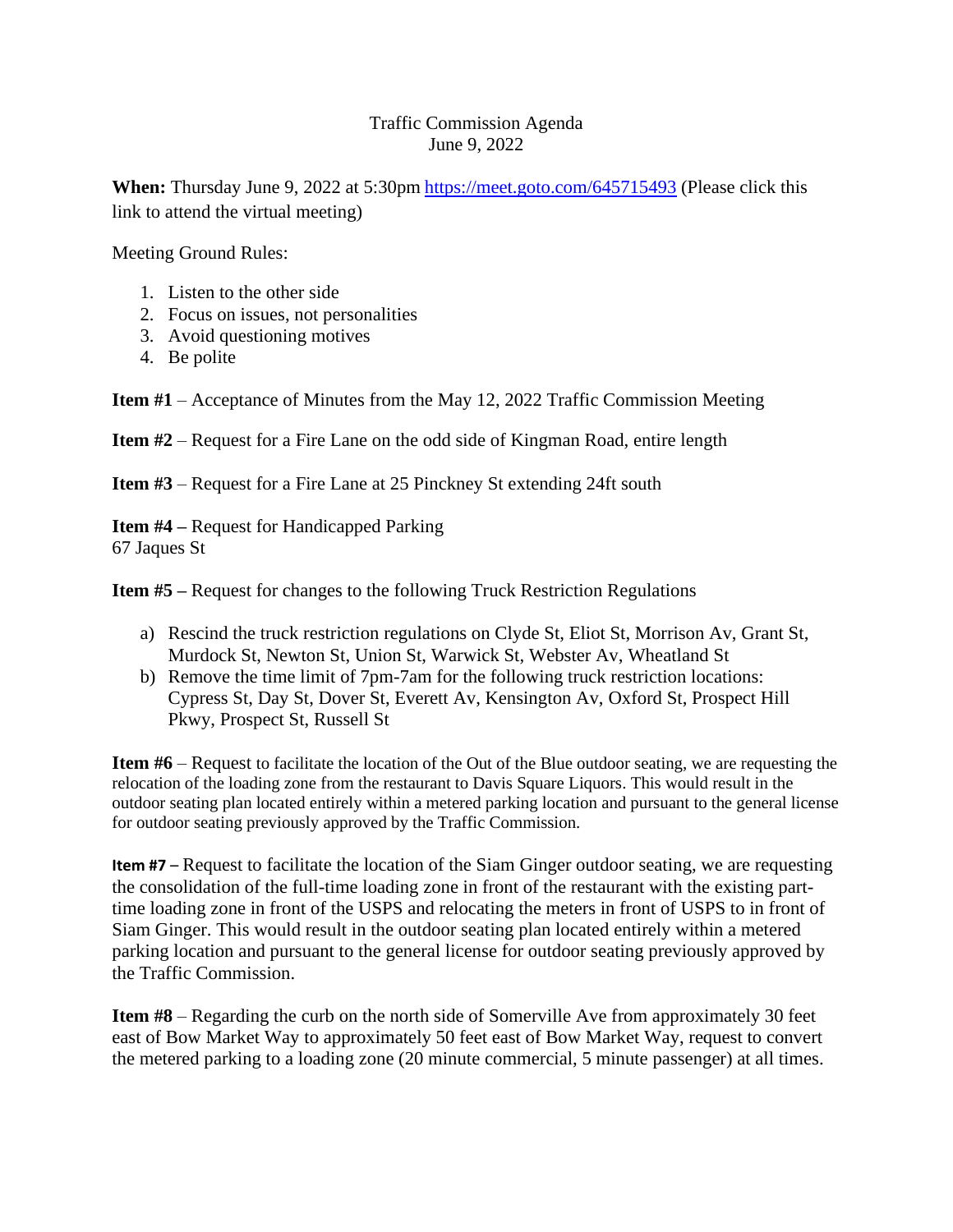**Item #9** – Regarding the curb on the north side of Somerville Ave from approximately 50 feet east of Bow Market Way to approximately 85 feet east of Bow Market Way, request to convert the loading zone (8am-12pm) and pick-up/drop-off only (12pm-8am) regulation to a loading zone (20 minute commercial, 5 minute passenger) at all times.

**Item #10** – Regarding the curb in front of 347 Somerville Ave, request to convert approximately 20 feet of metered parking to accessible parking.

**Item #11** – Regarding the curb in front of 101 South St, request to convert approximately 75 feet from no parking any time to a loading zone (20 minute commercial, 5 minute passenger) from 6am-10pm and residential permit parking only from 10pm-6am.

**Item #12** – Regarding the curb on the north side of Pearl St from approximately 80 feet east of Franklin St to approximately 40 feet east of Franklin St, request to convert the residential permit parking only regulation to a loading zone from 7am to 6pm (20 minute commercial, 5 minute passenger) and residential permit parking only from 6pm to 7am.

**Item #13** – Regarding the curb on the north side of Pearl St from approximately 50 feet west of Franklin St to approximately 20 feet west of Franklin St, request to convert the residential permit parking only regulation to no parking anytime.

**Item #14** – Regarding the curb on the east side of Cross St from approximately 135 feet south of Pearl St to approximately 100 feet south of Pearl St, request to convert the 2 hour parking except by permit regulation to metered parking from 8am to 8pm and residential permit parking only from 8pm to 8am.

**Item #15** – Regarding the curb on the east side of Cross St from approximately 100 feet south of Pearl St to approximately 70 feet south of Pearl St, request to convert the 2 hour parking except by permit regulation to a loading zone (20 minute commercial, 5 minute passenger) from 8am to 6pm and residential permit parking only from 6pm to 8am.

**Item #16** – Regarding the curb on the east side of Cross St from approximately 70 feet south of Pearl St to approximately 40 feet south of Pearl St, request to add a 6pm to 8am residential permit parking only regulation to the current 8am to 6pm loading zone regulation (20 minute commercial, 5 minute passenger).

**Item #17** – Regarding the curb on the east side of Cross St from approximately 20 feet north of Oliver St to approximately 60 feet north of Oliver St, request to convert the current bus stop (approved to become 2 hour parking except by permit at the September 2021 traffic commission meeting) to no parking any time.

**Item #18** – Regarding the curb on the north side of Gilman St from approximately 80 feet west of Cross St to approximately 20 feet west of Cross St, request to convert the current residential permit parking only regulation to no parking any time.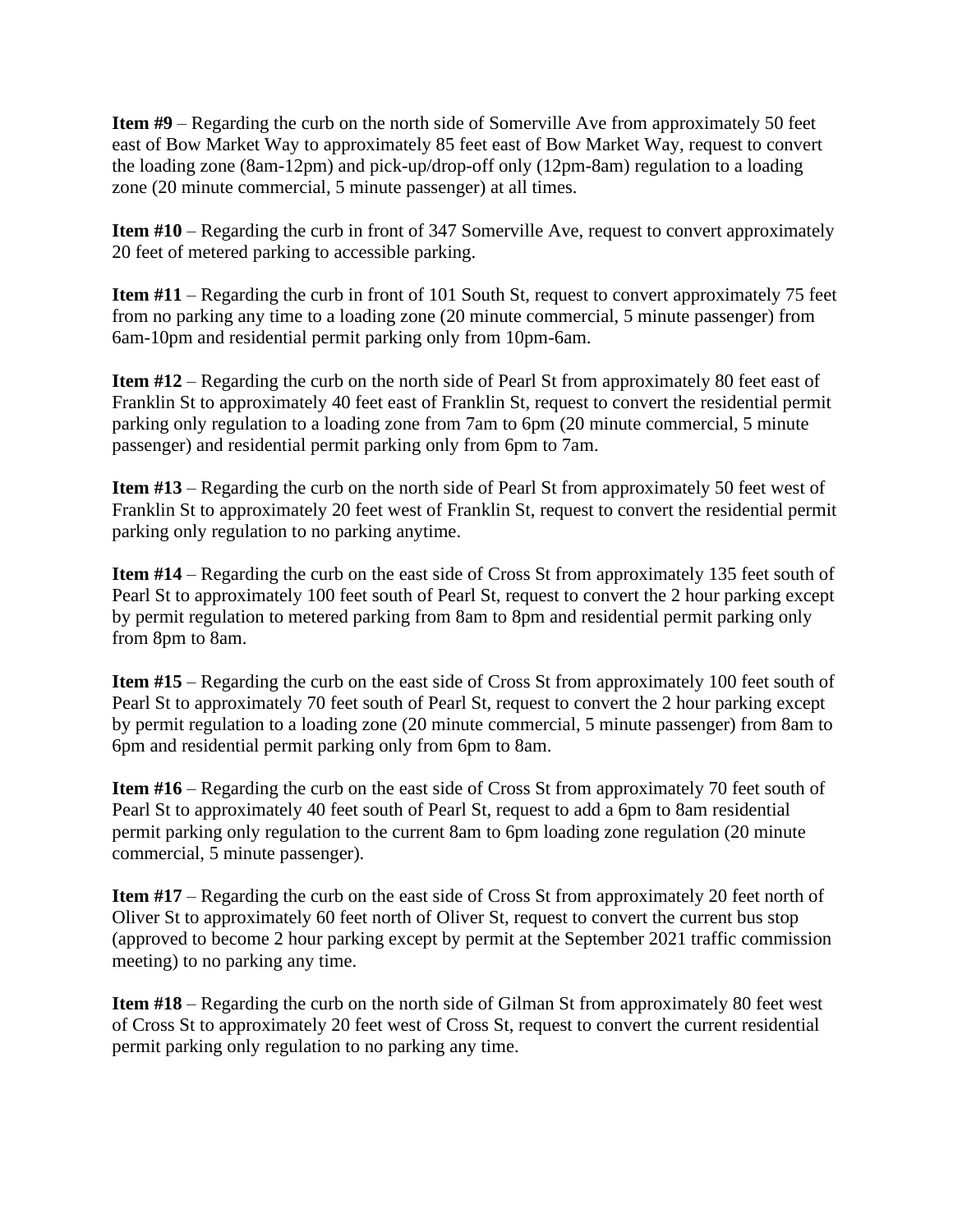**Item #19** – Regarding the curb on the south side of Gilman St from approximately 55 feet west of Cross St to approximately 20 feet west of Cross St, request to convert the current residential permit parking only regulation to no parking any time.

**Item #20** – Regarding the curb on the north side of Oliver St from approximately 70 feet east of Cross St to approximately 20 feet east of Cross St, request to convert the current residential permit parking only regulation to no parking any time.

**Item #21** – Regarding the curb on the south side of Oliver St from approximately 75 feet east of Cross St to approximately 20 feet east of Cross St, request to convert the current residential permit parking only regulation to no parking any time.

**Item #22** – Regarding the curb on the south side of Oliver St from approximately 20 feet west of Glen St to approximately 40 feet west of Glen St, request to convert the current residential permit parking only regulation to no parking any time.

**Item #23** – Regarding the curb on the east side of Temple St from approximately 80 feet south of Sewall St to approximately 20 feet south of Sewall St, request to convert the current residential permit parking only regulation to no parking any time.

**Item #24** – Regarding the curb on the east side of Temple St from approximately 20 feet north of Sewall St to approximately 75 feet north of Sewall St, request to convert the current residential permit parking only regulation to no parking any time.

**Item #25** – Regarding the curb on the west side of Temple St from approximately 70 feet north of Heath St to approximately 20 feet north of Heath St, request to convert the current residential permit parking only regulation to no parking any time.

**Item #26** – Regarding the curb on the west side of Temple St from approximately 20 feet south of Heath St to approximately 75 feet south of Heath St, request to convert the current residential permit parking only regulation to no parking any time.

**Item #27** – Regarding the curb on the east side of Walnut St from approximately 50 feet north of Medford St to approximately 150 feet north of Medford St, request to convert the current residential permit parking only regulation to no parking any time.

**Item #28** – Regarding the curb on the east side of Walnut St from approximately 20 feet south of Gilman St to approximately 70 feet south of Gilman St, request to convert the current residential permit parking only regulation to no parking any time.

**Item # 29** – Regarding the curb on the east side of Walnut St from approximately 20 feet north of Gilman St to approximately 60 feet north of Gilman St, request to convert the current residential permit parking only regulation to no parking any time.